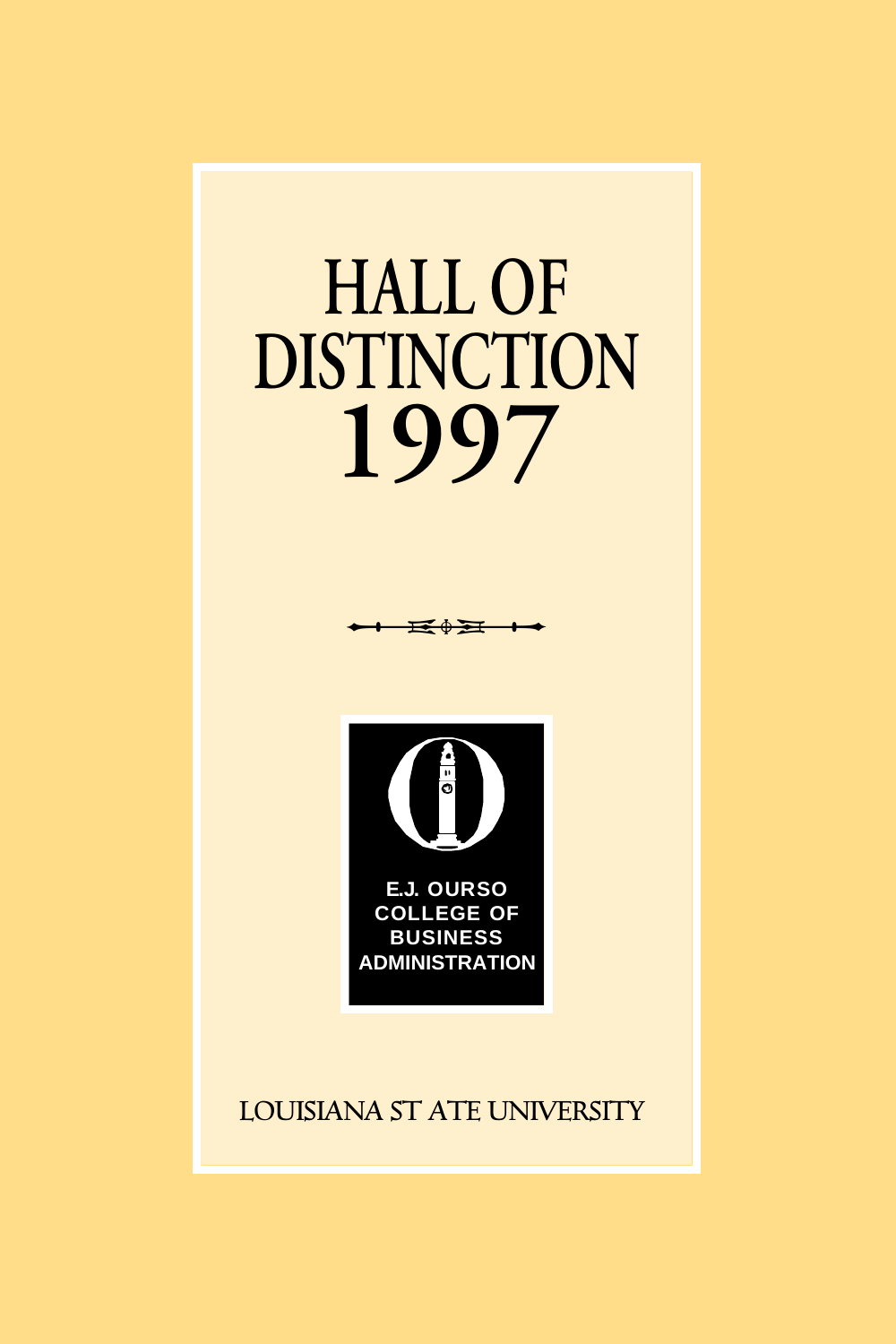# **PROGRAM** <del>→ E<sup>0</sup>Σ + →</del><br>Program

*Welcome and Introductions* Dean Thomas D. Clark, Jr. E.J. Ourso College of Business Administration

*LSU Alma Mater*

*Invocation*

*Remarks*

*Dinner*

*Induction Ceremonies E. J. Ourso College of Business Administration 1997 Hall of Distinction*

> *Junior Member* William W. Rucks, IV

> > *Senior Members* Aaron Beam, Jr. J. Terrell Brown Robert F. Kelley

*The Academy* Dr. Bernard F. Sliger

*Closing Remarks*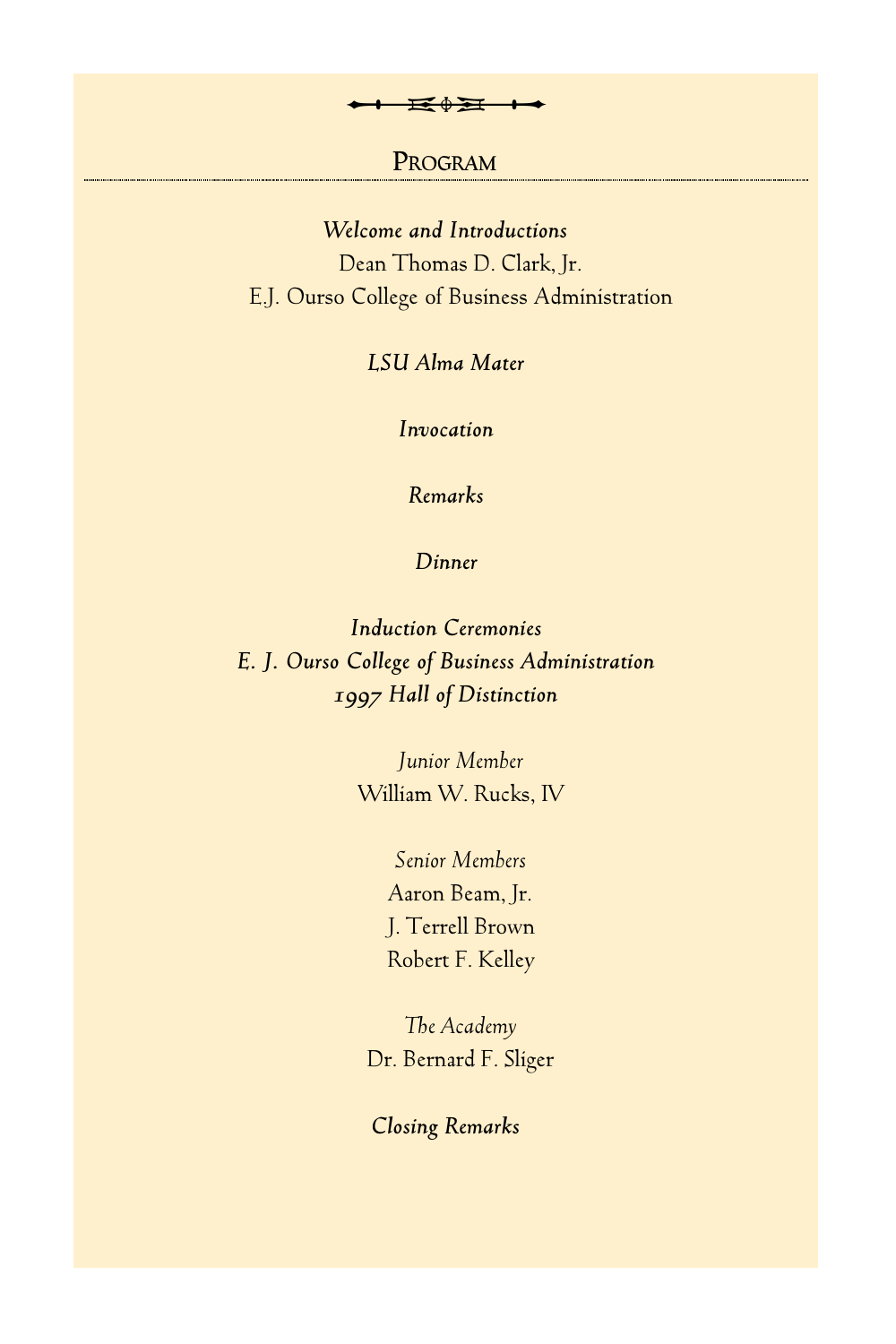

*JUNIOR MEMBER*

#### **WILLIAM W. RUCKS, IV**

 $\rm W$ illiam W. Rucks, IV, a private investor and venture capital lender with offices located in Lafayette and Dallas, is a native of Lafayette. He served as vice chairman and president of Flores and Rucks, Inc., a company that he co-founded in 1985. Flores and Rucks, Inc., is a publicly traded oil and gas concern that grew from a two-man partnership in 1985 to a 290-employee company worth \$1.25 billion in market capitalization in 1996. Rucks recently retired from Flores and Rucks, Inc., but continues to serve on the company's Board of Directors, and is one of the company's largest shareholders.

Rucks graduated from LSU in 1979 with a B.S. degree in business administration. After graduating, he began his career as a petroleum landman with Union Oil Company of California. In 1985, he joined forces with his former childhood friend, James C. Flores, to form the land management business that would eventually become Flores and Rucks, Inc. At the end of 1994, Flores and Rucks, Inc., went public on the NASDAQ stock exchange and, in 1996, the company moved to the New York Stock Exchange.

In December of 1996, Rucks and his wife Catherine pledged to donate \$2.06 million to LSU's E. J. Ourso College of Business Administration. When combined with matching funds from the Louisiana Educational Quality Support Fund, the total endowment of the Rucks' donation was \$3.1 million. In their honor, the LSU Board of Supervisors voted to name LSU's Department of Management the William W. and Catherine M. Rucks Department of Management. Thanking LSU for this honor, Rucks told the board, "This is an opportunity for us to return thanks to LSU and to improve education for students who will come behind us."

Additionally, Rucks is an active participant in many professional and civic associations and organizations. He is a member of the President's Association and the Independent Petroleum Association of America. He is also involved with the Louisiana Independent Oil and Gas Association, the Lafayette Association of Petroleum Landmen, and the American Association of Petroleum Landmen. Rucks presently serves on the Board of Directors of the First National Bank of Lafayette and the United Way of Acadiana. He also serves on the College of Business Administration Executive Advisory Council for the University of Southwestern Louisiana. He is former president of the Petroleum Club and former director of the Boys and Girls Club of Acadiana. Rucks is also a member of Asbury United Methodist Church, where has served on both the administrative board and the finance committee.

Rucks is married to the former Catherine Ann May, who also attended LSU, and the two are parents of William W. Rucks, V, and Lane A. Rucks.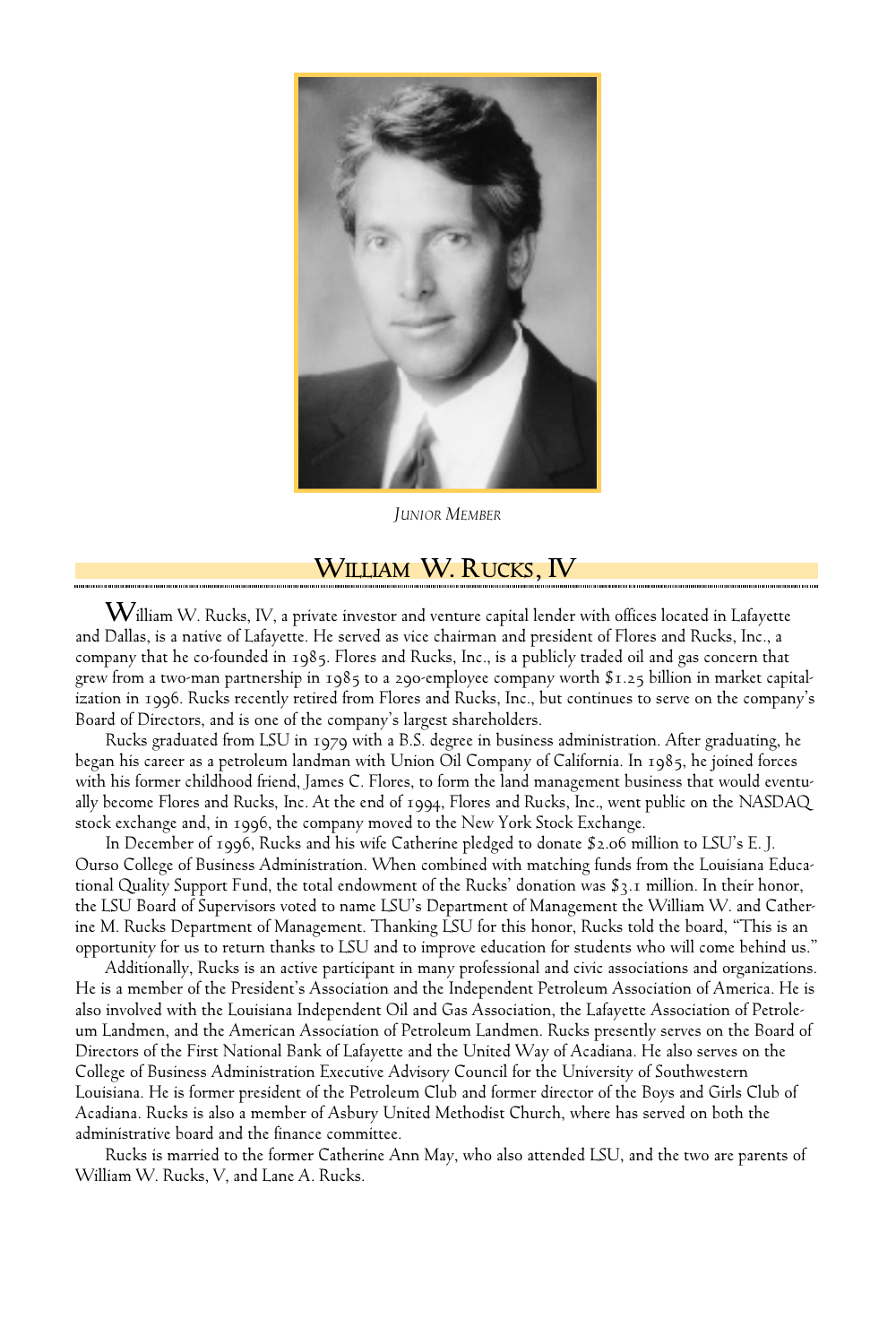#### *WILLIAM W. RUCKS, IV • REFLECTIONS*

Try as I may, I simply cannot recall ever giving serious consideration to attending a university other than Louisiana State University. To me, thoughts of LSU were as infectious as a bad virus: persistent to the bone.

My high school years were a blur. I focused like a laser on pursuing the college experience as an "LSU Man." Finally, as if by magic, I was on my way to Baton Rouge in search of all the wonderful things that college could offer. Now, if only someone would have warned me about scheduling 7:30 a.m. classes my first semester! Between the early morning classes and an extremely active social life, the postman arrived with less than great news at the end of my first semester. My second semester grades improved, but were still nothing to brag about. No worries. Dad had a plan.

My father arranged a summer job for me working with a surveying crew based in New Iberia, Louisiana. This initially sounded pretty good. I mean, holding an orange stake, getting a summer tan, how bad could it be, right? It could be bad. I woke up every morning that summer at 4:30 a.m., drove 25 miles to New Iberia, then another 35 miles to Morgan City, followed by a 40-minute boat ride to a place located in the bowels of the Atchafalaya Swamp known as Bayou Salé (a.k.a., "Hell on Earth"). My job as a "chain man" (not to be confused with "chain gang," but the differences are subtle) entailed cutting a path through the thickest swamp known to man with a "brush hook" (a machete blade attached to an ax handle) while walking, and sometimes crawling, through muck all the way up to my waist. In my wildest dreams, I could never have imagined that so many snakes, spiders, mosquitoes, wasps, and hornets could exist in one place. I was so stunned that I forgot to complain about doing this for minimum wage!

At the end of that summer, my father explained to me that if my grades didn't drastically improve, I could expect to spend my foreseeable future "cutting line" in Bayou Salé. I'm happy to report that I made my first 4.0 grade-point average that next semester, and the positive college experience was reborn!

I learned many things during my four years at LSU that would serve to shape my future in the world of business. Certainly, the academic portion of my education played, and continues to play, an integral role in my approach to business. But many of the most important lessons I learned at LSU did not come from books. These lessons were learned by paying close attention to my surroundings and constantly surveying what it is that makes people do the things they do. I use these important findings every day. I learned about relationships and people's needs, and I figured out what motivates and what defeats the human spirit. When applied to business, whether it be for managing employees or negotiating an important deal, I find the value of these lessons to be priceless.

Upon graduating from LSU in 1979, I was hired by Union Oil Company of California as a petroleum landman in its Southwest Louisiana District located in Lafayette. As a landman, one of my main responsibilities was to purchase oil and gas leases from landowners so that the company would have legal rights to drill a well. What a great venue for me to test the academic and people skills that I learned at LSU! It was really quite an experience.

By the end of 1984, I felt that I had acquired the tools necessary to become an independent oil man. I had survived the initial crash of the oil industry and was hungry to take advantage of the many good business opportunities that I knew existed during depressed business cycles (Economics class: LSU). I appealed to my childhood friend, Jim Flores (LSU College of Business Administration, 1982; inductee of the E. J. Ourso College of Business Administration Hall of Distinction, 1996) to join me in this quest, and was thrilled when he agreed. And so it was that Flores & Rucks, Inc. (NYSE: FNR) was created. I recall that we both sensed that we were on the verge of making an impact in the business world, but I'm not sure that either one of us was convinced that it would happen at the pace that it did. One of the most thrilling things about building a company during difficult times is that there is no "playbook." We made hundreds of difficult decisions based on instinct and supported by the business fundamentals that we learned at LSU. Had any number of these decisions been wrong, the future of Flores  $\Im$  Rucks, Inc., could have taken a very different path.

In September of 1996, I elected to retire from Flores & Rucks, Inc., and re-enter the world of private business, this time in venture capital investments. In the venture capital business, it is essential to have the skills to financially evaluate a prospective company or potential opportunity. I find that every day, I use one or more of the evaluation skills I learned at LSU.

I met my wife Cathy while we were both attending LSU (another thing I owe to the University), and we now have two children, Will, 12, and Lane, 9. I hope that one day they will enjoy attending LSU as much as we did.

I am greatly honored to become a member of the E. J. Ourso College of Business Administration Hall of Distinction. To be recognized by such an outstanding university for my accomplishments in business is more than I could have ever hoped for or dreamed of.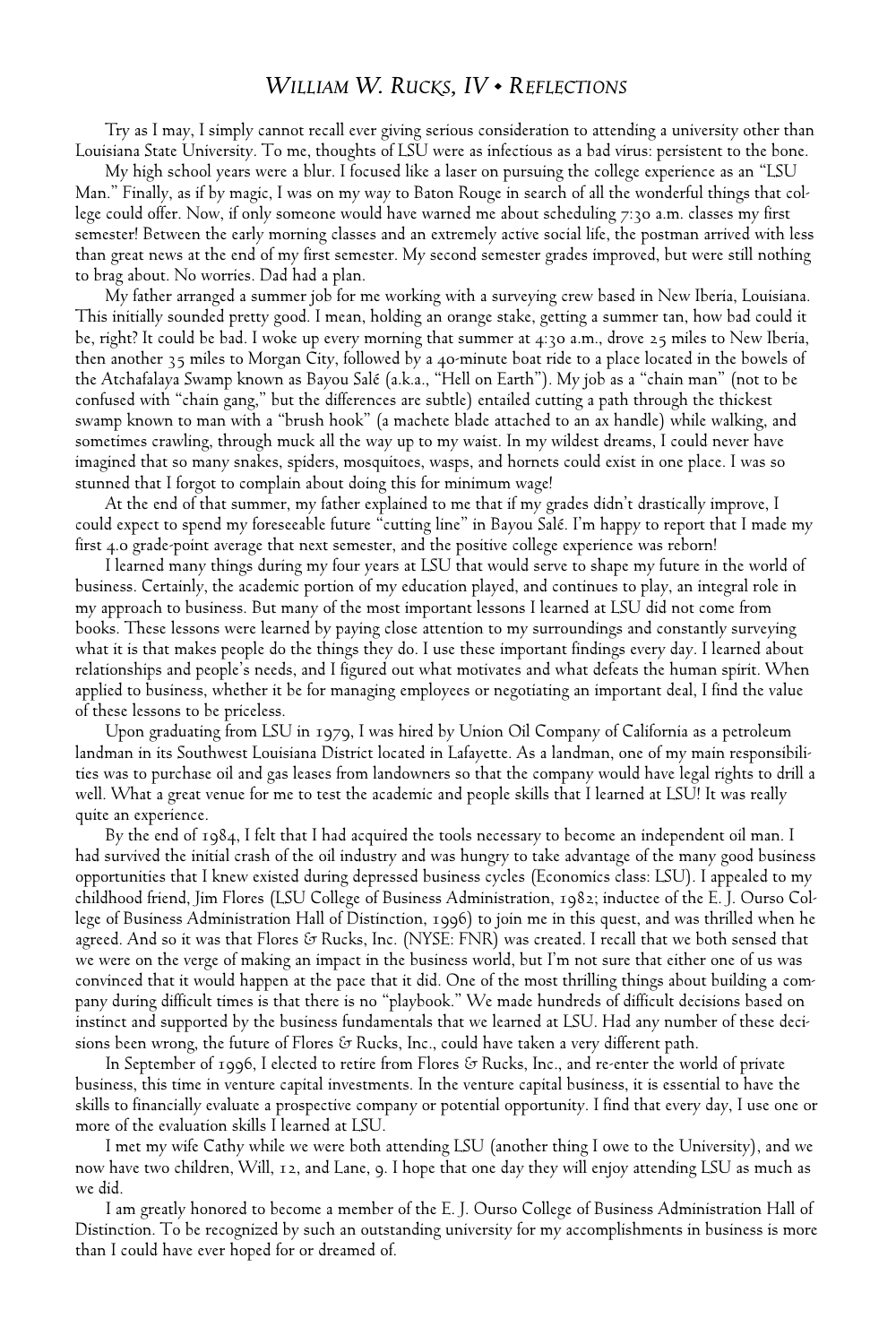

*SENIOR MEMBER*

#### **AARON BEAM, JR.**

**I**n 1984, Aaron Beam, Jr., became one of five investors who founded HEALTHSOUTH Corporation, now the nation's largest provider of outpatient and rehabilitative healthcare services. Today, Beam is executive vice president and chief financial officer of the Alabama-based HEALTHSOUTH, as well as a member of the company's Board of Directors. A native of Shreveport, Louisiana, Beam graduated from LSU with a B.S. in economics in 1967 and later became a certified public accountant.

HEALTHSOUTH Corporation, an investor-owned corporation whose common stock is listed on the New York Stock Exchange under the symbol HRC, is the nation's first truly national healthcare provider, with more than 1,000 facilities in all 50 states and more than 36,000 medical and professional employees. HEALTHSOUTH currently provides sports medicine coverage for hundreds of high school and college teams, 40 professional teams, the NCAA Southeastern Conference, Ladies Professional Golf Association, and USA Hockey. Beam is responsible for overseeing HEALTHSOUTH's accounting, as well as the corporation's financial reporting.

Prior to founding HEALTHSOUTH, Beam was employed as controller for the shared services division of Lifemark Corporation. Earlier in his career, he served as controller for two private corporations, Control Automation Technology Company and Johnson Cover Company, both located in Houston, Texas.

In addition to his extraordinary career with HEALTHSOUTH, Beam is very active in professional and civic organizations in the Birmingham area. He serves on the Board of Directors of Ramsay Health Care, Ramsay Managed Care, and the Leukemia Society. Beam and his wife Phyllis have maintained strong ties to LSU as active members of the Birmingham Chapter of the LSU Alumni Association. Over the years, the Beams have hosted numerous alumni events, such as the Annual Kick-Off Party and the Annual Crawfish Boil at their Birmingham home. The Beams also sponsor an office in the Lod Cook Alumni Center, and their names are displayed on the Lod Cook Alumni Center Wall of Honor. In 1995, Beam, who serves as a member of the LSU Foundation, was recognized as a Star Benefactor for lifetime support (\$175,000 or more) by the LSU Alumni Association. In 1996, Beam was honored as a charter recipient of the LSU Alumni Association's Purple and Gold Award.

Beam is married to the former Phyllis Gauthreaux, and they have one daughter, Jennifer. In his spare time, Beam enjoys running, listening to music, and traveling. Additionally, Beam and his wife are owners of Dance and Fitness, a retail store that specializes in aerobic and dance wear, with locations in Birmingham and Tuscaloosa. Beam also owns and operates several other private businesses.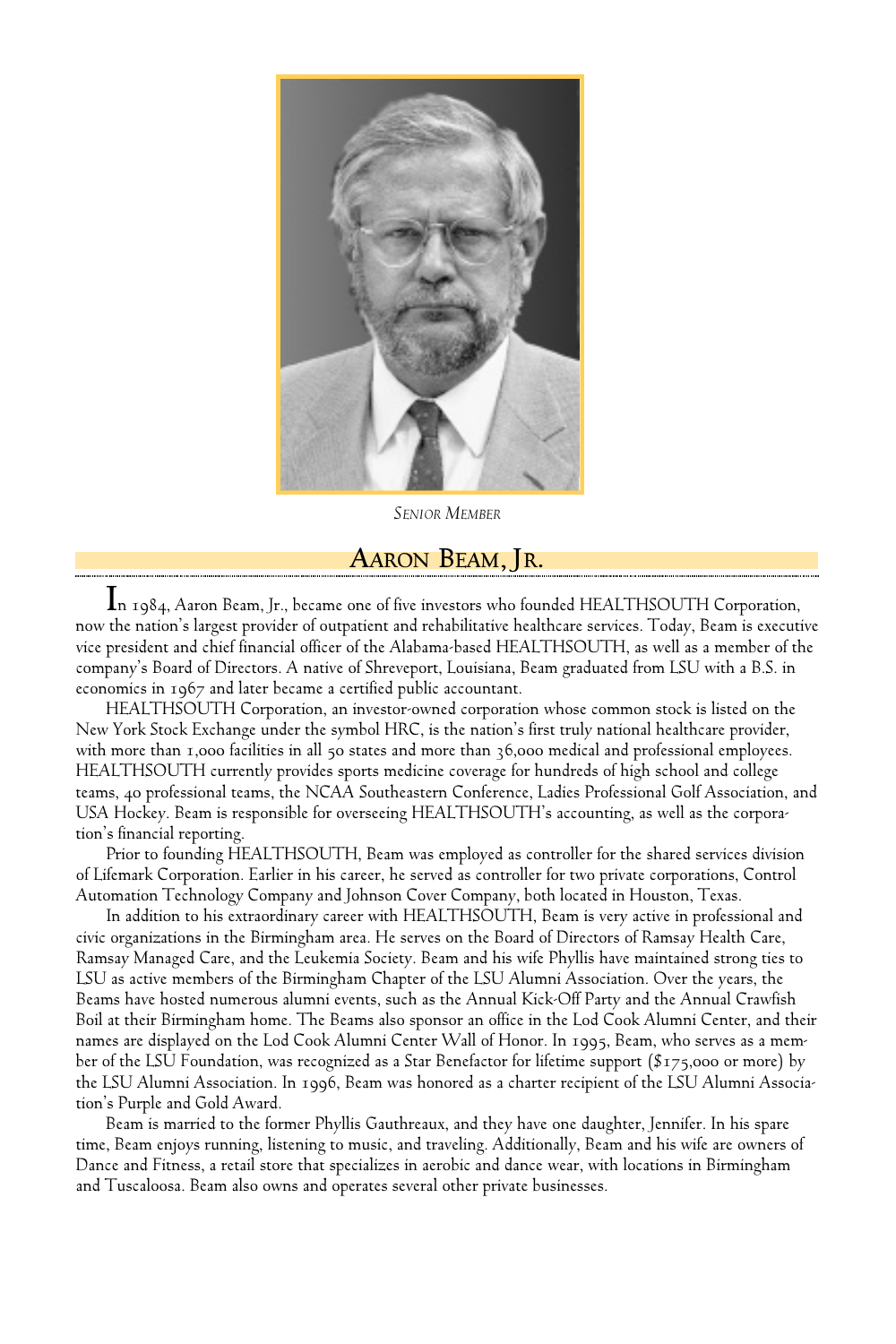#### *AARON BEAM • REFLECTIONS*

My first day on the LSU campus as a student was a day I will never forget. I was born and spent my childhood in the Shreveport/Bossier City area. I had never been south of Alexandria before I entered LSU. As I moved into Graham Hall, I discovered that my roommate was from New Orleans and the student next door was from Breaux Bridge. My roommate talked "funny," and I certainly had a hard time understanding the heavy New Orleans and Cajun accents. I almost thought I had enrolled in a college in a foreign country. However, I very quickly learned to love the people from this southern part of my state. In fact, my wife, Phyllis, and I plan to move back to Louisiana and settle south of Alexandria someday.

I believe I was a student at LSU during a very interesting era. I enrolled in the fall of 1961. Men had crew cuts and wore coats and ties to football games. In this period, there was no Free Speech Alley, students were not protesting, and the social changes that swamped the entire country had not begun. I experienced one of the greatest times in the history of the U.S. The first time I heard the music of Bob Dylan and the Beatles was on the LSU campus. I also remember in great detail the campus literally coming to a shocked standstill as President Kennedy's assassination was announced to the world. These experiences and the LSU academics helped me learn many valuable lessons during a time of unbelievable change.

Like most students, I had a very hard time believing the classes I attended would ever be used in the "real world." I can remember one night, a good friend and I were studying for an intermediate accounting exam. When we took a break, we discussed how unlikely it would be that we would ever have to compute fully diluted earnings per share for a publicly held company. Ironically, in 1989, I had to actually compute HEALTHSOUTH's earnings per share.

Throughout my career, I have been fortunate to have worked with several exceptional LSU alumni. My first job after graduation and the Navy was with an engineering company started by my uncle, John Engel, and Gordon A. Cain. It offered me an opportunity to learn accounting with hands-on experience, which has enabled me to succeed at HEALTHSOUTH. Years later, another LSU graduate crossed my path when Dr. Jim Andrews became associated with HEALTHSOUTH. His expertise has had an immeasurable impact on the success of HEALTHSOUTH. It has been a rewarding experience for me to see these LSU graduates excel and be committed to their university.

Sports at LSU have always been very important to me. While I was a student, football and basketball were never better. Football games had excitement and strong student support around campus. We had spontaneous pep rallies all week long before game days. I also attended Pete Maravich's first game, and after it, I never missed a home basketball game while I was a student.

In conclusion, I must say I owe a great deal to LSU for my business and personal success. I look forward to being even more involved with LSU in the coming years so that I can show my appreciation to a great school.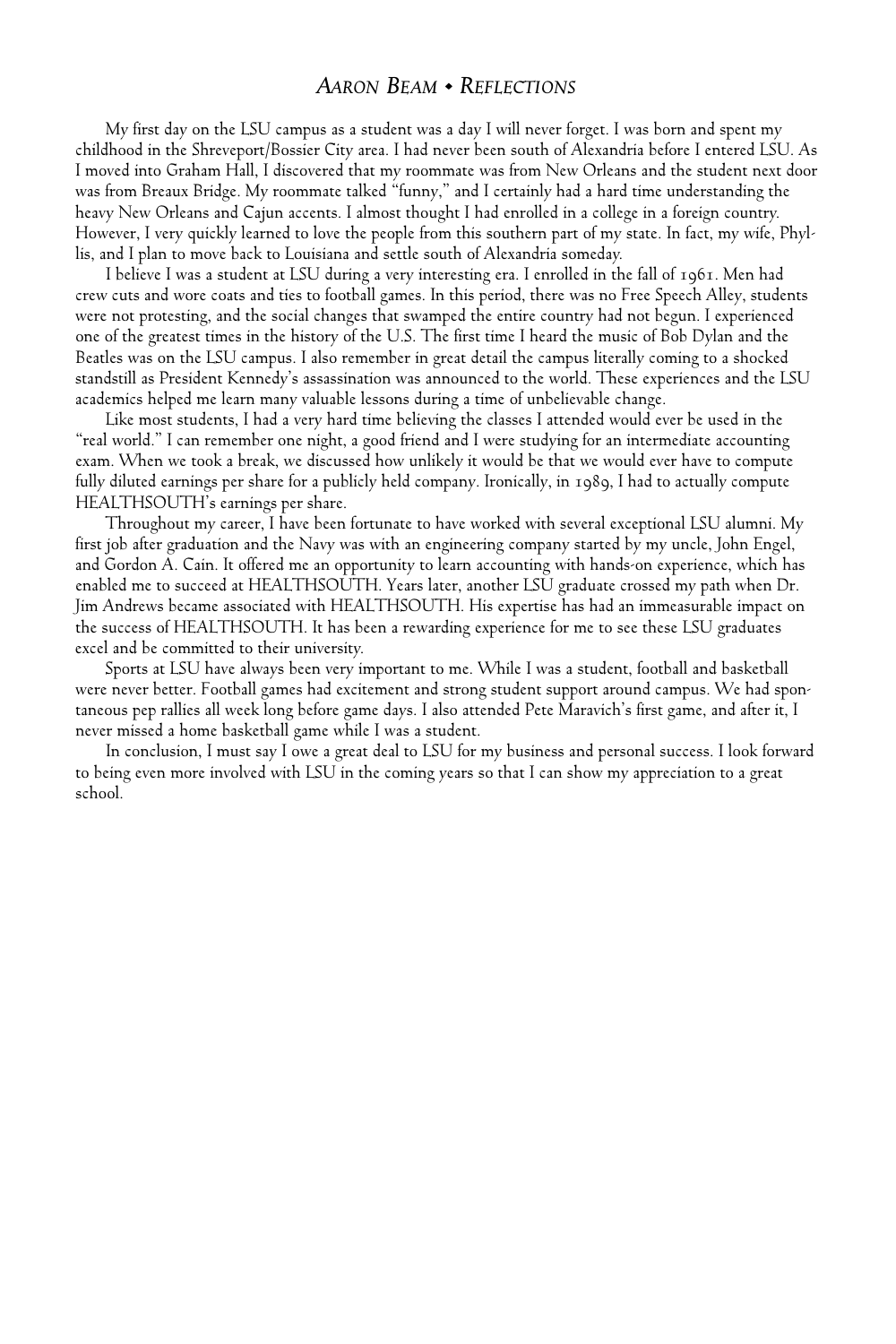

*SENIOR MEMBER*

**J. TERRELL BROWN**

. Terrell Brown, the chairman of the board and chief executive officer of United Companies Financial Corporation, served in the U.S. Navy from 1961 to 1962 before receiving a B.A. in finance and insurance from LSU in 1964.

Shortly after graduating in 1964, Brown joined United Companies, which today is a \$2.4 billion diversified financial services group of companies active nationwide in the mortgage/consumer lending and insurance business. The company, founded in Baton Rouge in 1946, is now one of the largest publicly traded corporations headquartered in Louisiana.

Brown served United Companies in a variety of operating and management positions prior to being elected president of the corporation in 1979. In 1985, he was elected chief executive officer and, in 1995, he was named chairman of the board. He is only the third person in the half-century history of United Companies to hold this title.

Brown also serves as a member of the executive committee and executive management committee of United Companies' Board. In addition, he serves as chairman of the board and chief executive officer of Unicor Mortgage, Inc., Ginger Mae, Inc., Southern Mortgage Acquisition Corporation, United Companies Life Insurance Company, United Companies Realty and Development, Inc., United Communications Corporation of Louisiana, Inc., United Plan Insurance Agency Inc., and UCFC Acceptance Corporation, all subsidiaries of United Companies.

Brown was recently elected to the board of directors of Sizelar Properties, Inc., and also serves on the board of directors of Hibernia National Bank and Hibernia Corporation. He is a member of the advisory board of Heartland Capital Partners, Limited, and is a former director of Piccadilly Corporation and a past member of the Southwest Regional Board of the Federal National Mortgage Bankers Association (Fannie Mae). He is also an active member of a variety of state, regional, and national trade organizations, including the Mortgage Bankers Association of America.

Brown also serves as chairman of the board of the Baton Rouge Credit Bureau, as well as Director of Appro Systems, a division of the Credit Bureau. He is chairman of the board of the Baton Rouge Foundation, an affiliate of the National Council on Foundations, and he serves on the board of directors of the Council for a Better Louisiana (CABL), and the Greater Baton Rouge Chamber of Commerce. He is a founding member of Baton Rouge Green.

Brown has ties to LSU that go back to his days as a student at University High School, LSU's laboratory school, from which he graduated in 1958. Brown has maintained his involvement with LSU by actively participating in alumni foundations and associations. He is on the board of the LSU Foundation and chairman of the board at Pennington Biomedical Research Institute. He also serves as president of the E. J. Ourso College of Business Administration Partnership for Excellence Board and is a member of the Educational Endowment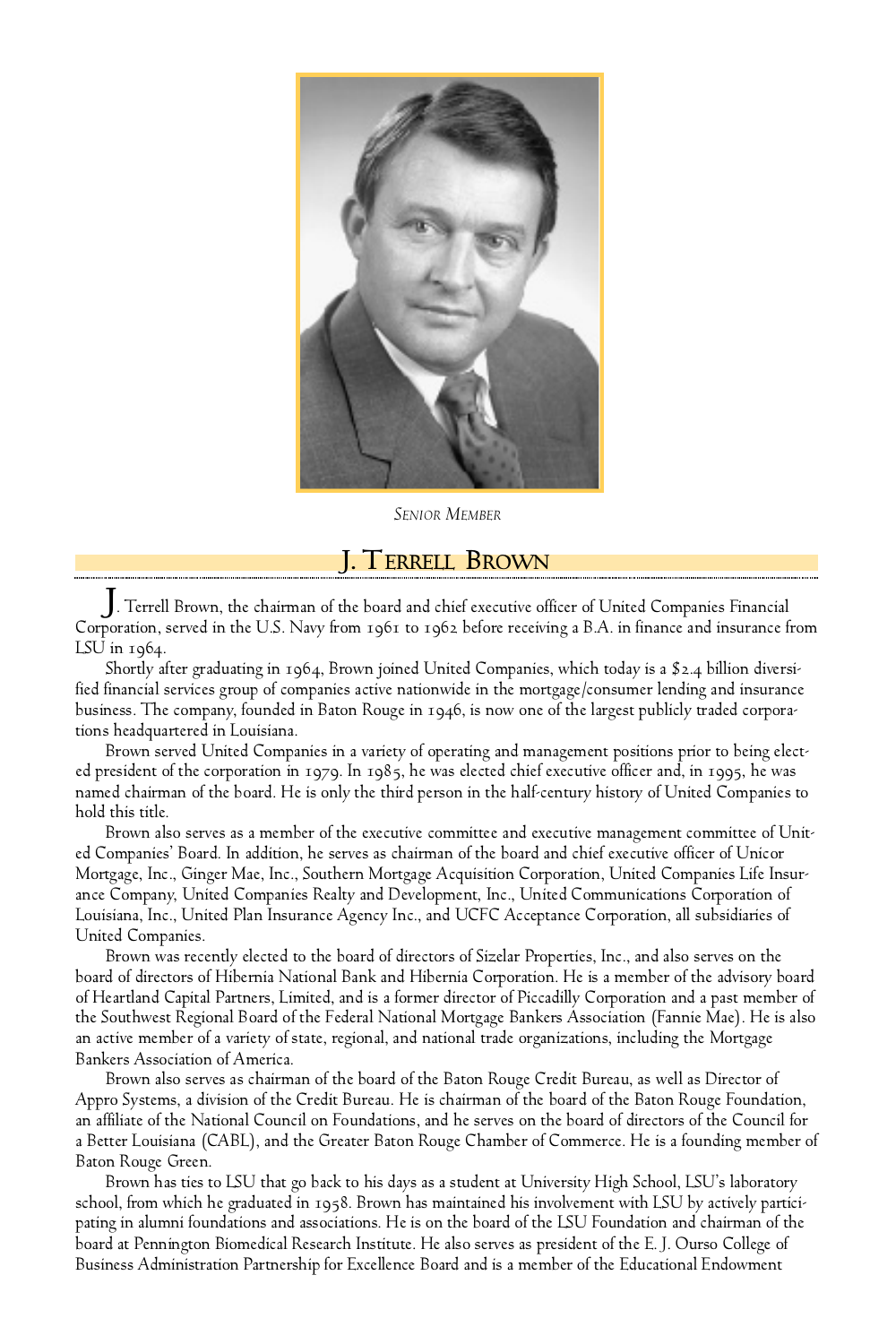Fund. Brown's strong belief in education has also led to leadership at other universities and institutes, as he was instrumental in establishing the first endowed chair at Southern University, as well as the first endowed director's chair at Pennington.

Brown is married to the former Mary Kay Collette, who was the first female to graduate in finance and insurance at LSU. The Browns have three children, John Terrell Brown, Anne Collette Brown Bruce, and Lloyd Andrew Brown.

#### *J. TE R R E L L BR O W N • RE F L E CT I O N S*

Louisiana State University has been an integral part of my life for 45 years. I have been associated with the University since 1952 when I attended University High School in the seventh grade. University High at that time was located in Peabody Hall, very close to the Indian Mounds. The school was only there about a year when it moved to its present location across from Fraternity Row. Graduating from University High in 1958 and starting LSU as a freshman in June of 1958 was not really a dramatic physical change at all; mentally, it definitely was. All of a sudden, there were very large classes with freshmen coming from all over the place, and I now had to compete on a much higher level. LSU won the national championship in football in the fall of 1958, creating a lot of excitement and additional school spirit. In those years, you could really see LSU as the state's flagship university. The education was there for those who desired it.

The College of Business Administration was nestled in Himes Hall, in the quadrangle. I remember those awful Saturday classes and mandatory ROTC for the first two years with Saturday drills. It made social activities on Friday nights more difficult.

LSU offered me the opportunity to establish a broad range of friends and contacts who have assisted me through my business and social career. At this time, Dean Ross, who was dean of the College of Business Administration, had a superb corps of dedicated professors such as Dr. John Chisholm, Dr. Robert Felton, Dr. George Menefee, Dr. Leon Schur, Dr. Bernard Sliger, Dr. Ronald Thacker, and, of course, one of my favorites, Dr. John Davidson.

John Davidson was great. He taught business law and actually made it interesting so that it wasn't such a difficult animal. I learned a great deal in that class, even though my grades did not reflect this.

It was in the College of Business Administration that I met my wife, Mary Kay Collette, when I returned from my tour in the Navy. She was the first female to graduate in insurance and finance from LSU. She was then, and continues to be, a great influence in my life. Incidentally, Mary Kay also graduated from University High a few years after I did. Other LSU graduates who have been great role models for me are my father, Ellis A. "Fuzzy" Brown and my father-in-law, Lloyd F. Collette, both of whom graduated from LSU in the thirties. They both had very distinguished careers.

Two years ago, I asked our Human Resources Department to check to see how many LSU graduates were working for United Companies. We had 128. Today I'm not really sure of the total number, but I know it is significantly higher. Many of our top management and five of our top eight officers are LSU graduates. What is really significant is to see that LSU continues to produce top quality individuals who, like our company employees, are able to compete on a national and international level and are doing extremely well.

LSU offered me the opportunity to give back and to get involved in the College of Business Administration, particularly in 1986 when United Companies (NYSE: UC) gave the first chair matched with state funds to LSU, the Lloyd F. Collette Endowed Chair of Insurance and Financial Services. From that beginning, I had the opportunity to work with Dean Jim Henry in various capacities, and we were able to raise money for the College of Business Administration. Now, I am trying to assist Dean Tom Clark, who has made a significant impact on the college in the past two years. It certainly is fun and rewarding to share Dean Clark's vision of what the College of Business Administration will be in the days to come—not only a center of excellence in education, but also a great resource for all the communities in the state to use. It is also exciting to see Tom Clark and his staff take our business school to the next level. The College of Business Administration continues to push the boundaries of education to meet the challenges to prepare its graduates for the next millennium.

The opportunity to work in diverse capacities within LSU has been equally rewarding. During the last eight years, I have been involved with the Pennington Biomedical Research Center, of which I am currently chairman. This world-class facility will be one of the greatest research treasures that this state, country, and world have known. It has been exciting to be a part of it. I have also learned a lot as a member of the LSU Foundation Board. It is clear that we really need to teach the fundamentals of giving back to all of our students and graduates. The endowment for LSU is not at a sufficient level for a flagship university. All LSU graduates should consider giving back at some level.

I have been fortunate to have had great role models, a great life, a great family, a great company, and a great university that gave me the opportunity for an excellent education, but taught me much more than I can every repay. The most important lesson I learned from my experiences with LSU is how important it is to share. This recognition is appreciated from the heart and is a humbling experience.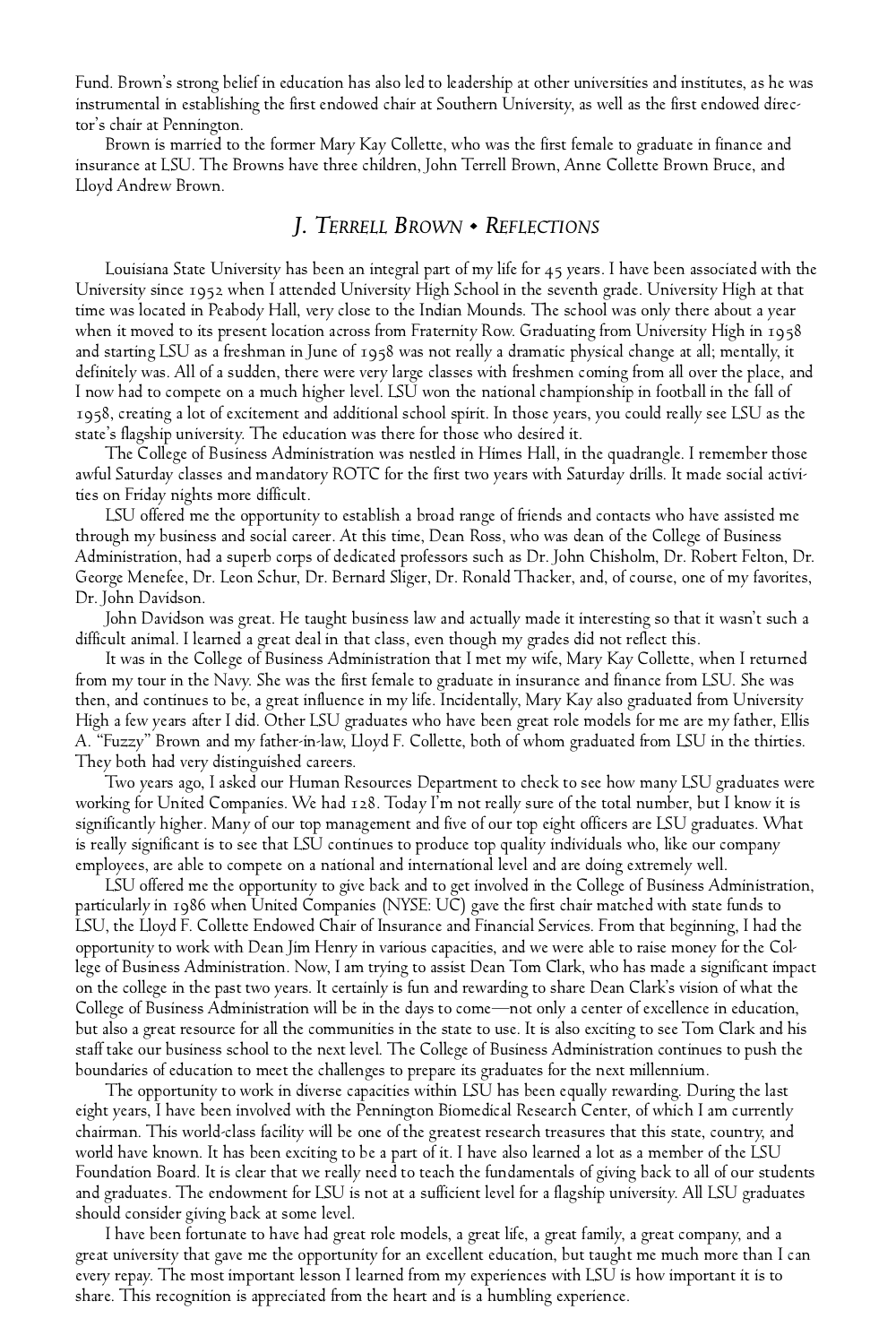

*SENIOR MEMBER*

#### **ROBERT F. KELLEY**

**R**obert F. Kelley, managing partner-international affairs-worldwide of Arthur Andersen & Co., SC, in Chicago, Illinois, joined the New Orleans office in 1964 as a member of the auditing staff. Kelley works with governments on all public policy and regulatory issues affecting his firm's operations in more than 70 countries. Arthur Andersen & Co., SC, a worldwide professional services firm, employs more than 90,000 people and generates \$9 billion in net fees annually.

Prior to his current position, Kelley served as managing partner-strategic communications, managing partner-marketing, and managing partner-practice services for the Arthur Andersen Worldwide Organization. As a partner in the Consulting Division, he had responsibility for the firm's practice serving all levels of government around the world. His client experiences include work with the U.S. Treasury in the New York City fiscal crisis, the design and implementation of state-wide financial and budgeting systems for seven states, including the state of New York, and consulting engagements in welfare, health care, education, and energy programs.

As a senior partner, Kelley develops and implements firmwide strategies to guide management of operations within the varied regulatory regimes. He also provides intelligence systems support on interpreting the trends in trade, technology, and investments. He was responsible for the establishment of the firm's public position on the GATT (General Agreement on Tariffs and Trade) and the GATS (General Agreement on Trade in Services). Using a survey of trade impediments, professional issues, and trends in finance, Kelley's group developed the strategies to involve the worldwide organization in the process of enhancing global trade in services. This effort resulted in the Ministerial Decision on Professional Services to be implemented by the World Trade Organization.

Kelley has also served on several internal executive committees at Arthur Andersen & Co., SC. These include the Partners' Income Committee, the Committee on Operations, and the Chairman's Advisory Council. Currently, he is one of 24 partners elected to serve on the Worldwide Committee on Professional Standards.

Additionally, Kelley has been actively involved in politics, government, and civic activities throughout his prestigious career. For several years, he has participated in the activities of the Business Council of the Democratic National Committee. Kelley also served as a member of the Committee on Competitiveness that developed the white paper on restoring U.S. competitiveness for the Democratic National Committee. He is an active participant in the European Institute, the International Business Council, Coalition of Service Industries, the Institute for International Economics, and the National Planning Association, all located in Wash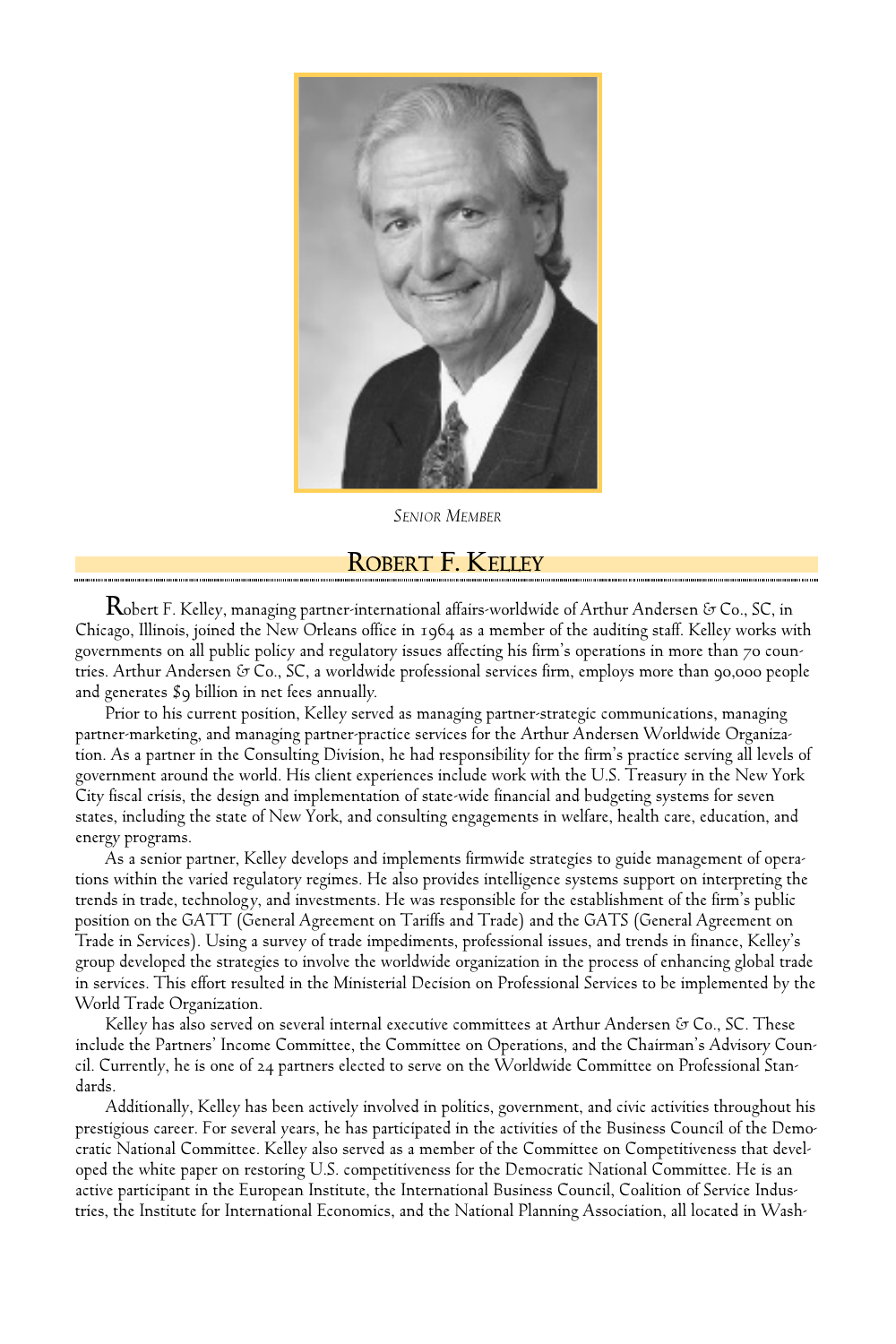ington, DC. In Chicago, Kelley is a member of the International Committee of the Executive's Club, a member of the Council of Foreign Relations, and was appointed by Mayor Richard Daley to co-chair the Chicago-Osaka Sister Cities program.

Internationally, Kelley serves as a member of the Trade Committee of the Business and Industry Advisory Committee (BIAC). BIAC's secretariat is located in Paris, and its single mission is to provide consultation from the perspective of business to the Organization for Economic Cooperation and Development (OECD). Kelley is also a member of the Investment and Services Policy Advisory Committee serving the U.S. Trade Representative. Recently, he was named to the Commission on Investment and Trade of the International Chamber of Commerce.

Kelley, a native of Winnfield, Louisiana, holds a B.S. degree from Northwestern State University. He was employed as a computer systems analyst for a large electric power company before deciding to return to school in 1962. In 1964, he received an M.B.A. from LSU, and shortly thereafter, took a job with Arthur Andersen and Co., SC. Commissioned as a Distinguished Military Graduate in the ROTC, he served as an artillery officer in the U.S. Army.

Kelley is the father of two sons, Robert Kelley, Jr., also a graduate of LSU, and Clayton Kelley, a graduate of Drake University.

#### *ROBERT F. KELLEY • REFLECTIONS*

As I compose these thoughts, my immediate flashback is that this was the day, the very first day, of a 33year journey of my professional career with Arthur Andersen & Co. That journey, filled with indelible experiences and incredible opportunities for learning, had its seeds of origin right here on the campus of Louisiana State University. For that good fortune, I am grateful for the preparation and the influence provided by the faculty and staff of the College of Business Administration. "Coming home to LSU" to be honored by induction into the Hall of Distinction, to borrow a phrase from the current vernacular, is an awesome experience. It is an experience that I share with my sons, Rob (LSU, 1987) and Clay (Drake University, 1989), and my devoted group of true friends. Not least among that group is Nancy, who overflows with enthusiasm about this distinct honor.

In 1962, when I resigned from my job to enter LSU, one of the company executives said, "Bob, what some people will do just to get season tickets to the LSU football games." What he did not know was the fact that I was in a quest for learning so I could get a real ticket to play major league business.

My resignation generated mixed responses. Some people were enthusiastic in their words of encouragement. There were hints of envy as if to say, "I wish I had the courage to make a decision to start something new in my life." Others, particularly friends and family, were quick to ask, "Why would you quit a well-paying job with a utility company to go back to school?" The job was well paying, relatively speaking, at \$5,000 a year. As an early—very early—computer programmer, I had a career advantage that was, indeed, rare.

To all of my well-meaning friends, I said, "This is something that I have to do. I will not sit around in a bowling alley on a Wednesday night ten years from now and say, with remorse, I wish that I had gone back to school. Besides,all that I am sacrificing, economically, is the difference between subsistence and my present income, because I will survive."

Armed with successful results from the Law School Admissions Test and \$337, we headed for Baton Rouge. Much credit goes to Rob and Clay's mother, my wife at the time, for her encouragement and support. She immediately found a job as a secretary on campus. In addition to a much-sought-after campus parking permit, her income, supplemented by my US Army Reserve pay and my assistantship pay, "made ends meet."

Having been born and reared in Winnfield, Louisiana, my natural instincts were to make myself known on the campus that Huey P. Long made famous. One of my first visits was with Dean Bill Ross. That visit provided a dramatic turning point in preparing for the future. I must have created some illusion in his mind about my potential. At best, he must have considered me a challenge. More likely, he saw me as a graduate of Northwestern State University with a short tenure at Louisiana Tech, a captain in the US Army Reserve, a computer programmer with three years of work experience, and a product of Winn Parish on my way to LSU Law School. He probably exercised a public service to the citizens of Louisiana by steering me to the M.B.A. program, hoping that I would become an export from Louisiana. Convince me, he did. Very logically, he pointed out that law school would require two additional years and I would be 31 years old when I hung my shingle to practice law. Having a keen eye for finances, when he offered a graduate assistantship, I saw the light.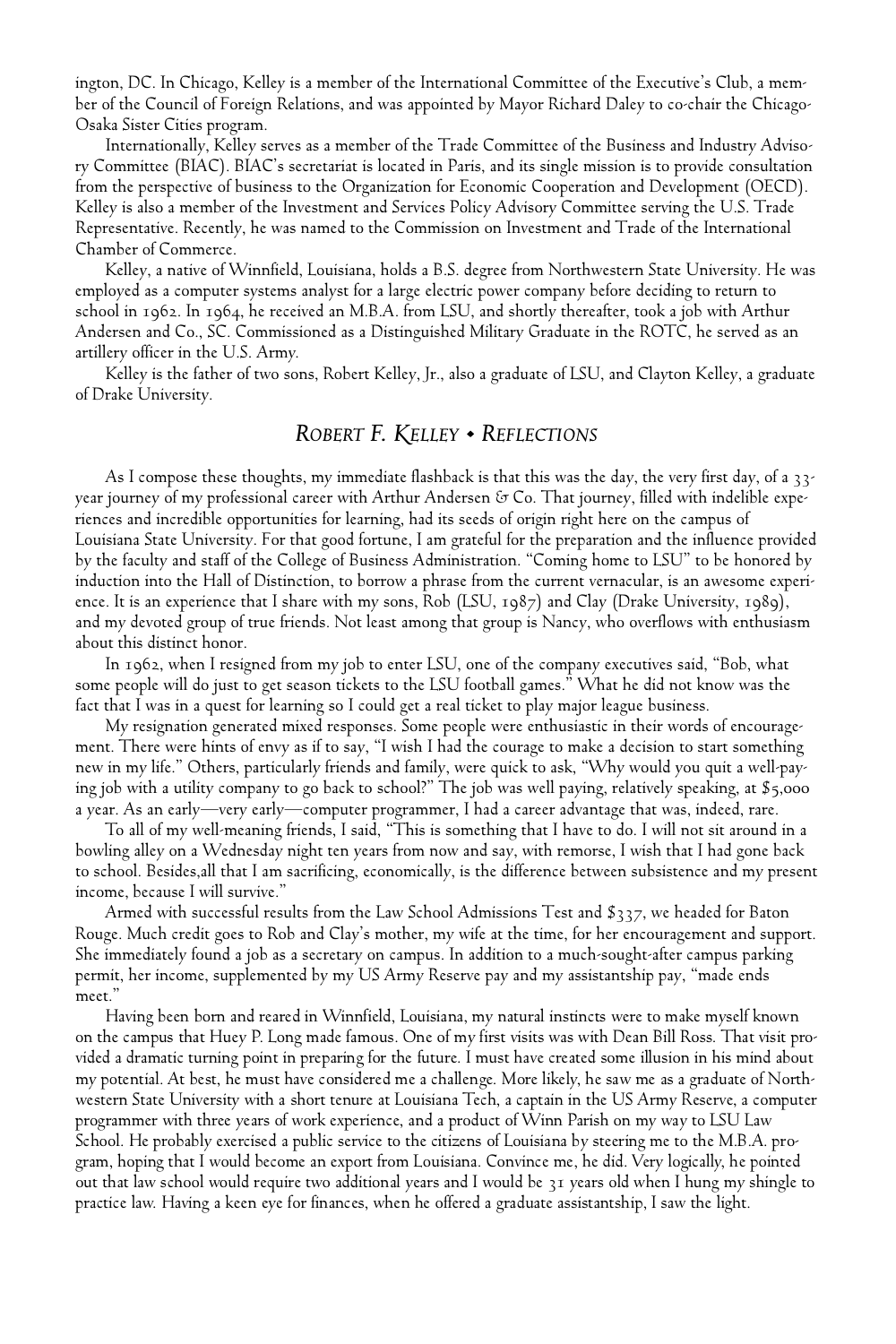My assistantship was a real learning experience. Sharing offices with graduates students such as Doyle Williams, Ben Enis, Morris Massey, and others who later made significant contributions in academic pursuits and business interests was a fantastic learning experience. I hold a lasting memory of standing before a business class of 114 upset students the day that President Kennedy was assassinated and telling them that JFK would want us to continue our learning rather than adjourn to watch televised news.

To this day, I remember gems of wisdom and nuggets of knowledge shared by the faculty. Although Bernie Sliger was an infrequent substitute for my sessions in microeconomics, he earned my respect as a knowledge-sharer and a man who loves life. I am honored to be in the select group tonight with Bernie. Leon Schur filled the voids in my weak background in economics. Raymond Lesikar provided the opportunity for me to explore systems thinking, cybernetics, and information theory during my work with him on his book on communications. Leon Megginson and Hebert Hicks were instrumental in learning organizational theory. All in all, my acquisition of information and knowledge during my one and one-half years in the M.B.A. program gave me the confidence and the competencies to enter the major league of business. And, this intellectual and practical foundation has kept me in the game while competing with graduates of Stanford, Northwestern, Michigan, Ivy League colleges, and other schools.

Supplied with this newly acquired knowledge and a human desire to avoid starvation, I began my quest into big-time business. The company I wanted, IBM, decided I did not fit their mold. Other companies were intrigued or confused by my background and made offers to join their "training program." Their descriptions were inviting, but I was curiously attracted to a bulletin board notice appearing in Himes Hall. It was posted by Arthur Andersen & Co., and my curiosity was ignited by the phrase, "we are interested in non-accountants, too"! I certainly qualified in that category. Accounting was not my favorite academic endeavor; consequently, I had an unimpressive record in accounting courses. Undaunted, I signed the list to schedule an interview. The interviewers (there were two, because I appeared as an anomaly to them) were Paul LeBlanc and Bill Penick. Paul was a native of Louisiana and a graduate of LSU, and Bill was a Harvard M.B.A. I thought they were the anomaly, not me.

After the interview, I was excited and they were confused. They decided they would share the risk of decision-making by inviting me to the New Orleans office of Arthur Andersen for more interviews. To my surprise, I received a job offer that was \$2,000 more than I had earned in my prior job. Without a doubt, my decision to resign my position and enroll in the LSU M.B.A. program had been economically justified, because I left Baton Rouge with \$333 in cash. Net investment was \$4.

Paul LeBlanc went on to become chairman of the firm, and Bill Penick became managing partner of the firm's Office of Government Affairs. As a non-CPA in a growing army of CPAs, I managed to validate the decision they made to give me a chance to make a career.

As the spirals of progress evolved, the firm has finally come closer to my original and enduring endeavor: information technology and knowledge creation. It has only taken 33 years. But, remaining are some partners who still ponder the question, "Now, why did we hire that guy?"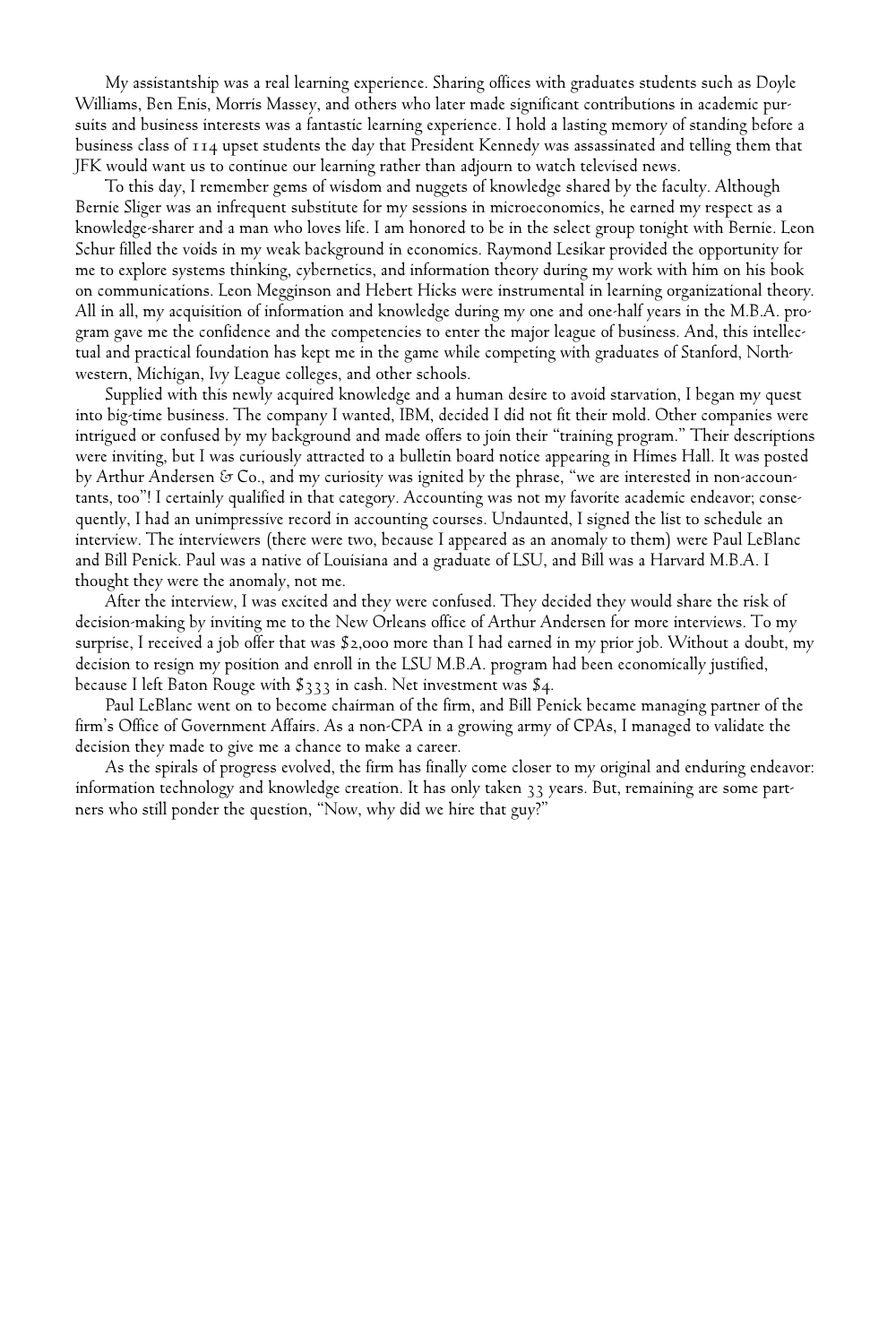

*ACADEMY MEMBER*

#### **DR. BERNARD F. S LIGER**

**D**r. Bernard F. Sliger has served as president emeritus and executive director of the Gus A. Stavros Center for the Advancement of Free Enterprise and Economic Education at Florida State University since 1993. In 1945, after completing 31 months in the U.S. Army, during which he served in Patton's Third Army and received three battle stars, Sliger began his academic career. He earned a B.A. with honors in 1949, and an M.A. in 1950, both in economics from Michigan State University. In 1955, he received a Ph.D. from Michigan State University, also in economics.

While still working on his Ph.D., Sliger moved his family to Baton Rouge in 1953, where he had been recruited for a position as assistant professor of economics at LSU. He went on to become associate professor, full professor, department head, dean of academic affairs, and vice-chancellor for academic affairs, serving at LSU for 15 years. From 1968 to 1969, Sliger served as the secretary of administration for the State of Louisiana. In this position, he was the chief administrative officer of the state, and was also responsible for the leasing, bonding, and construction of the Louisiana Superdome. From 1969 to 1972, he served as executive director of the Louisiana Board of Regents and secretary-treasurer of the Louisiana Office Building Corporation, which is responsible for the construction of all state office buildings and for the assignment of space to all state agencies.

In 1972, Sliger accepted a position at Florida State University as executive vice-president. In 1973, he was named chief academic officer and was awarded a fully tenured position in the Department of Economics. Sliger later served as interim president at FSU, and in February of 1977, he was chosen to serve as Florida State University's tenth president. In August 1991, Sliger stepped down from this post, and in 1992 he was named president emeritus and director of the Gus A. Stavros Center for the Advancement of Free Enterprise and Economic Education, the position he holds today. From August of 1993 to January of 1994, he was asked to return to FSU as interim president.

During his tenure as president of Florida State University, Sliger served on many diverse and prestigious boards and committees. He served as a trustee, vice-chairman, and chairman of the American College Testing Corporation; as a member of the Federal Reserve Bank of Atlanta's Board of Trustees; as a member of the NCAA Presidents Commission, and as a consultant to the President's Commission. He currently serves as a Florida TaxWatch Senior Research Fellow.

In addition to his distinguished career in academics and administration, Sliger has worked on many remarkable special assignments. These have included participating in President John F. Kennedy's U.S. Conference on Labor-Management Relations in 1962 and serving as chief consultant to the Louisiana Governor's Tax Study Committee in 1968, which was partly responsible for implementing the first tax increases in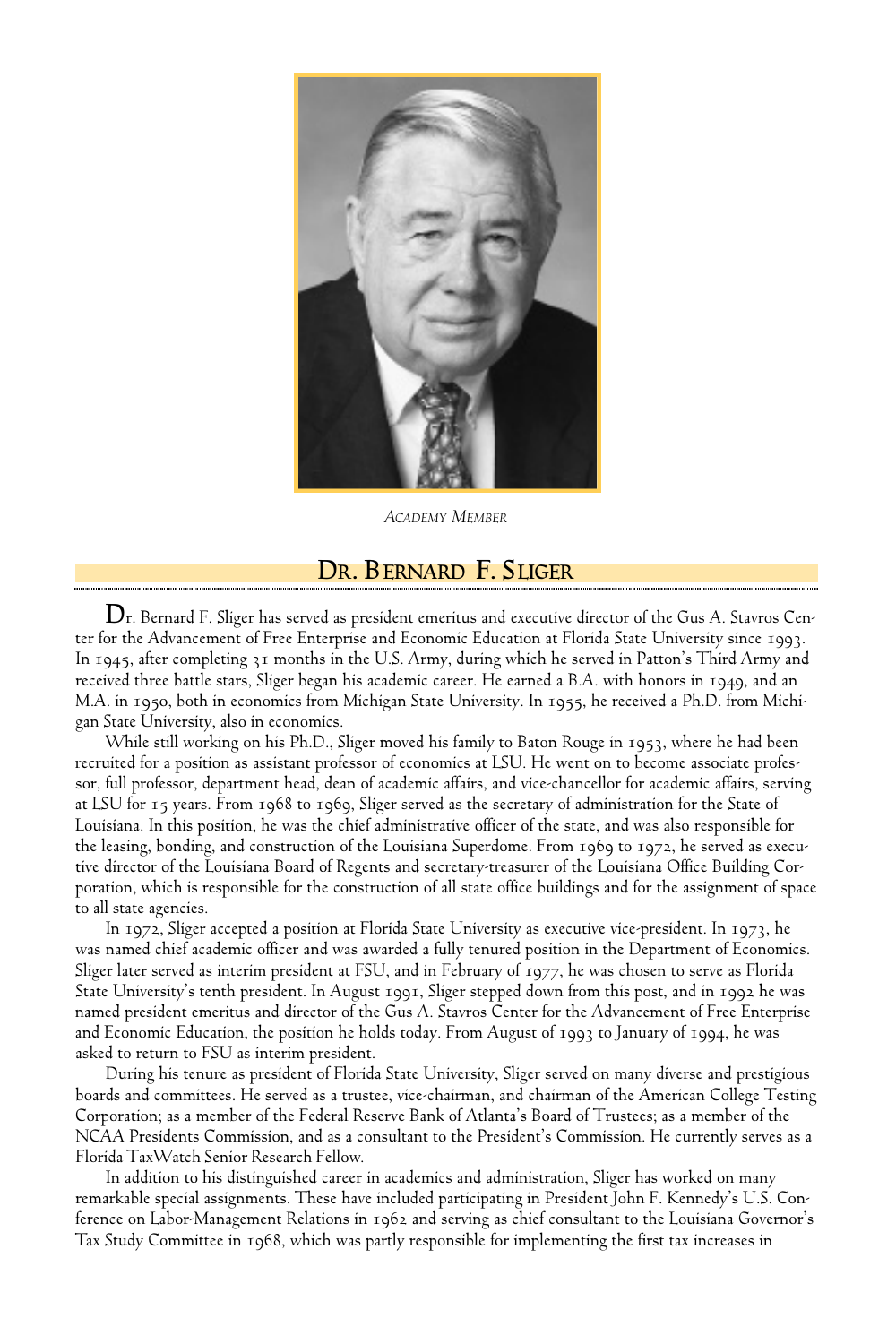Louisiana since 1948. Sliger also chaired Florida Governor Reubin Askew's Economic Advisory Council. He was part of a 20-person select committee appointed by Vice-President Mondale to work with the Vice-President and with President Jimmy Carter's Science Adviser in 1980. Sliger also has chaired Florida's Department of Education K-12 Finance Committee, served on FSU's Search Committee for an Athletic Director and currently chairs FSU's Differential Tuition Committee.

Sliger has played an active role in many professional associations and organizations, including the American Council on Education (ACE), ACE/AFL-CIO Labor-Relations Council, National Association of State Universities & Land Grant Colleges, International Association of University Presidents, and the Council on Competitiveness. He has served as a member of the Board of Trustees of the Executive Committee of Universities Research Association. He served as vice-president of the Florida Association of Colleges and Universities Board of Trustees. Sliger also held membership in the Committee to Oversee Fermi Lab and Superconductor and Supercollider, the Board of Joint Council on Economic Education, and was chairman of the Board of Trustees of the Florida Chapter of the Nature Conservancy. Additionally, Sliger served as an ex-officio member of the Florida Council of 100.

During his extraordinary career in the academic world, Sliger has received many awards and honors, such as membership in Phi Beta Kappa, Phi Kappa Phi, Omicron Delta Kappa, Beta Gamma Sigma, Omicron Delta Epsilon, Phi Alpha Theta, Alpha Kappa Psi, Order of the Red Rose, Phi Eta Sigma, Phi Gamma Mu, and Sigma Iota Epsilon. In 1985, Sliger received an honorary doctorate from Northern Michigan University. Michigan State University honored Sliger with a Distinguished Alumni Award in 1990, and the school's College of Business Administration honored him in 1991 with a Distinguished Alumni Award. He has also been inducted into Michigan's Upper Peninsula Sports Hall of Fame, as well as FSU's Sports Hall of Fame.

Sliger, who was born in Chassell, Michigan, met his wife, Ruth Greta Taube, when the two were in elementary school. They were married in 1945, and are the parents of four children and grandparents of five children.

#### *BERNARD F. SLIGER • REFLECTIONS*

Although it has been well over 40 years since I first came to LSU back in 1953, I distinctly remember the joy and excitement my wife, Greta, and I felt upon learning that I was actually going to get that very first job in my chosen career—teaching, research, and public service in higher education. And better yet—we were going to leave the cold, ice, and snow of Michigan!

There are so, so many fond memories we have of our time in Baton Rouge . . . making close friends and meeting new colleagues, raising our children, accepting new challenges and opportunities, and yes, weathering a few unpleasant surprises as well.

I was appointed as an assistant professor of economics at LSU in 1953 for a one-year appointment only. However, this seemed like a dream come true after some of the trials and tribulations I had gone through the previous 10 years—Army service during World War II, living as a poverty-level college student from my freshman year through my Ph.D., and teaching high school at less than optimum wages during the winter in the Upper Peninsula of Michigan. And back then, the \$4,100 per year salary I was offered by LSU seemed pretty darn good!

Well, I must have done something right because LSU extended my contract and I did not move to Muskingum College in Ohio, which was "Plan B" if "Plan A," (staying in Baton Rouge), did not work out as hoped. I taught different economics courses, 12 hours per semester, every semester, for the next six years, and was appointed as acting department head in 1959. I was disappointed that I did not get the job permanently in 1959, but apparently, not as disappointed as some other people, because I was made department head two years later in 1961.

In 1965, I was named dean of academic affairs at LSU—the position now referred to as provost. In 1967, I was honored by my appointment as Vice-Chancellor of the University under the helm of then-Chancellor, Cecil G. Taylor. In 1968, I took leave from LSU to become the Louisiana Commissioner of Administration under Governor McKeithen. One of the achievements I am most proud of while serving in that position was the completion of negotiations and signing of the Superdome lease in New Orleans. In 1970, I was appointed executive director of the Coordinating Council for Higher Education in Louisiana, the predecessor of the current Board of Regents.

Greta and I thought we'd stay at LSU forever, but opportunity knocked, and we moved to Tallahassee when I was offered the position of executive vice president at Florida State University in 1972. I became interim president in 1976 and president from 1977 until 1991. When I left the FSU presidency in 1991, I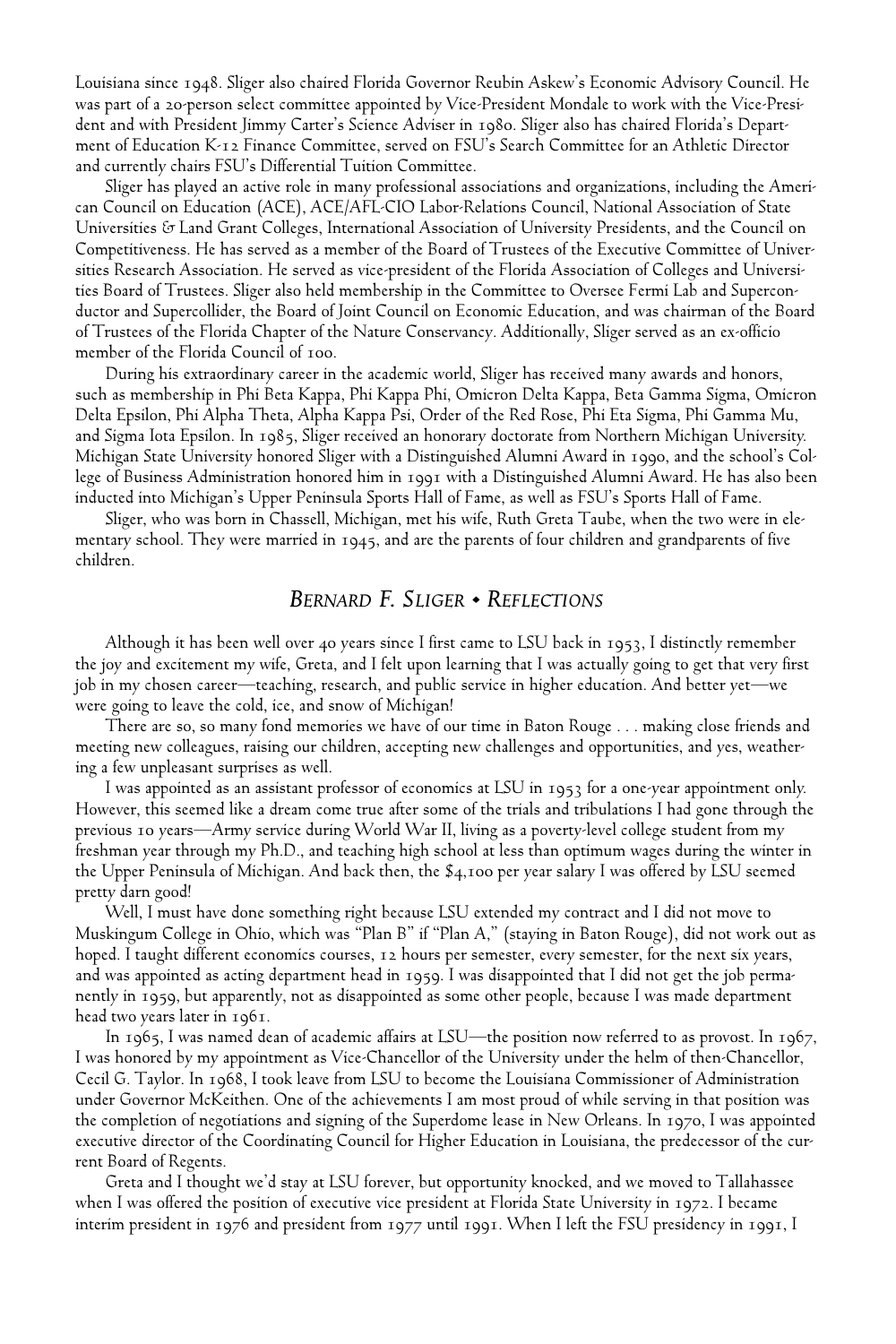returned to Louisiana and took a one-year sabbatical at the University of New Orleans—formerly LSU-NO. During the last months of 1993, I became FSU president again, and that's when we won the national championship in football—every bit as gratifying as the 1958 LSU national championship!

Since 1993, I have served as president emeritus and executive director of the Gus A. Stavros Center for the Advancement of Free Enterprise and Economic Education at Florida State. I also hold the Stavros Chair in Economic Education and am very proud to have a \$2 million chair named after me. The current holder of the Sliger Chair is Dr. Norman Thagard, the distinguished FSU alumnus, astronaut, medical doctor, and professor of electrical engineering.

Thank you so much for honoring me with a 1997 membership in the E.J. Ourso College of Business Administration Hall of Distinction—I am amongst very good company.